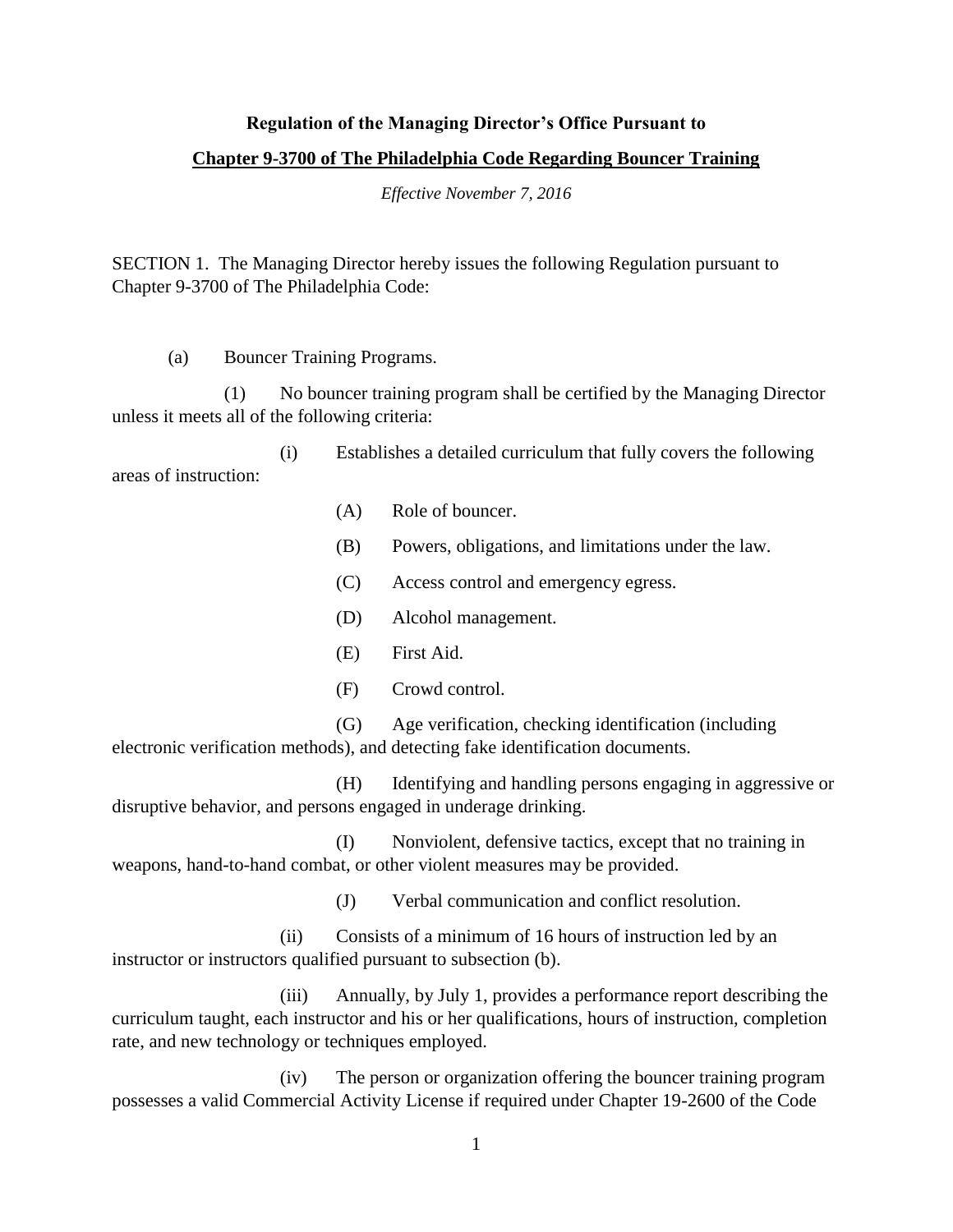(Business Income and Receipts Taxes), and has filed all required returns and made payment of any monies due and owing as a result of all taxes imposed by the City or School District of Philadelphia or, if delinquent in the payment of taxes, interest or penalties, has entered into and is in compliance with a payment agreement with the City.

(2) The Managing Director may revoke the certification of any bouncer training program that he or she finds is not in compliance with any requirement of this subsection (a) or of Chapter 9-3700 of the Code.

(b) Instructors. No person shall act as an instructor in a training program certified pursuant to this Regulation unless such person meets all of the following criteria:

(1) He or she is at least one of the following:

(i) Registered as a bouncer pursuant to the process set forth in Chapter 9-3700 of the Code, and current on required refresher courses pursuant to subsection (e).

(ii) Licensed pursuant to the Private Detective Act of 1953, act of August 21, 1953, P.L. 1273, No. 361, as amended (22 P.S. § 11 *et seq*.), provided that such person becomes registered as a bouncer pursuant to the process set forth in Chapter 9-3700 of the Code within one year of commencing duty as an instructor in a bouncer training program.

(iii) The employee of a person, partnership, association, corporation, or other entity licensed pursuant to the Private Detective Act of 1953, act of August 21, 1953, P.L. 1273, No. 361, as amended (22 P.S. § 11 *et seq*.), provided that such employee becomes registered as a bouncer pursuant to the process set forth in Chapter 9-3700 of the Code within one year of commencing duty as an instructor in a bouncer training program.

(iv) Otherwise licensed or qualified in a manner that substantially meets or exceeds the requirements set forth in subsections  $(b)(1)(i)$ ,  $(ii)$  or  $(iii)$ , as may be determined by the Managing Director.

(2) He or she has at least three years of field experience either as a bouncer as defined by Section 9-3701(1), or in performing comparable duties related to security, and maintaining order and safety.

(3) Within the past three years, he or she:

(i) has no work-related history of improperly engaging in violence;

and

(ii) has not been convicted of a violent offense.

(c) Application. Applicants for certification of a bouncer training program shall provide at least the following information to the Managing Director on such application form as the Managing Director shall specify:

(1) Business name, location, and contact information.